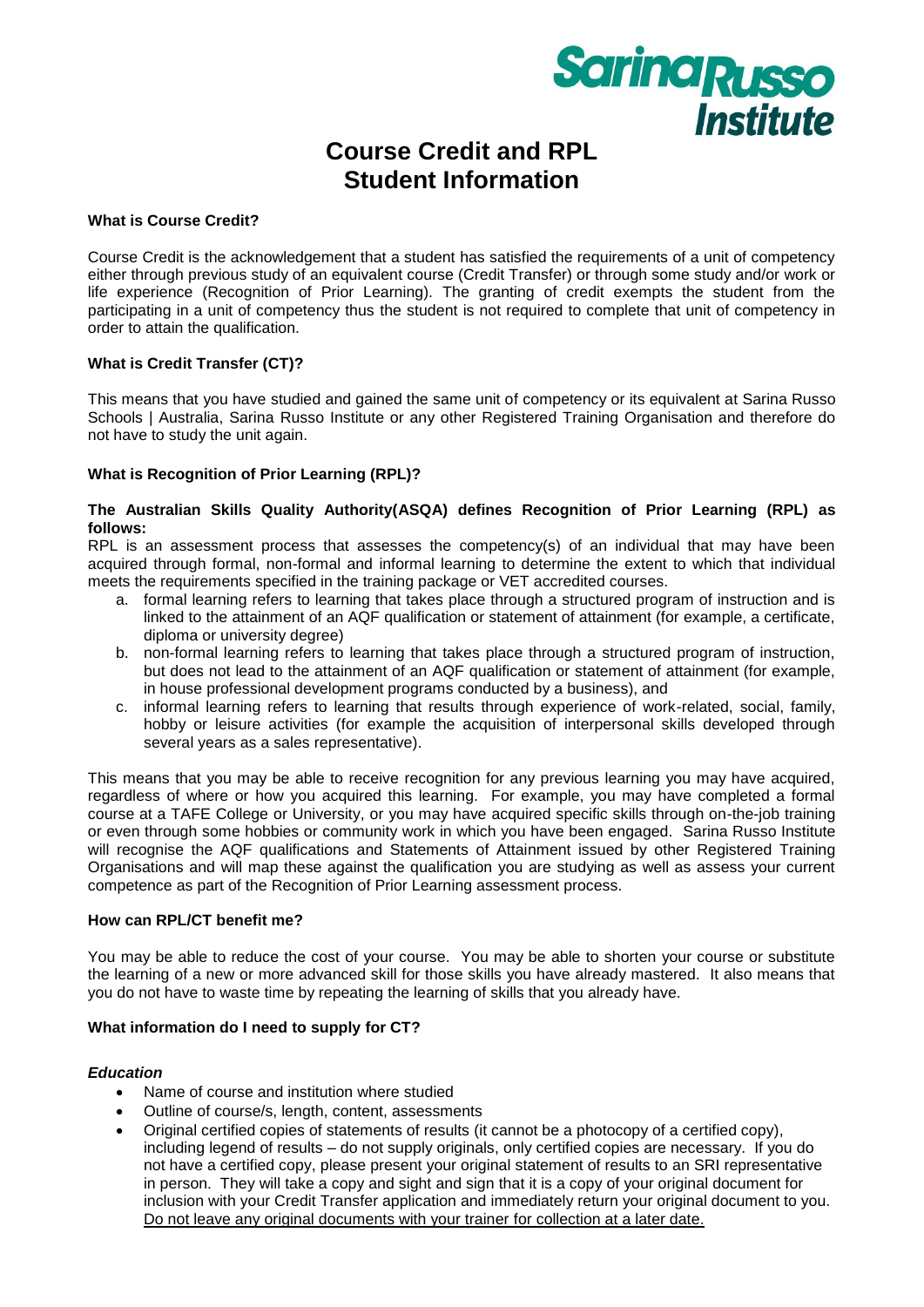

# **What information do I need to supply for RPL?**

There is no limit to the information you can supply to support your RPL. The following is a sample list of the type of information that may be necessary:

#### *Personal details*

- Name
- Address
- Contact numbers

### *Education*

- Name of course and institution where studied
- Outline of course/s, length, content, assessments
- Certified copies of statements of results, including legend of results do not supply originals, only certified copies are necessary. If you do not have a certified copy, please present your original statement of results to an SRI representative in person. They will take a copy and sight and sign that it is a copy of your original document for inclusion with your Credit Transfer application and immediately return your original document to you. Do not leave any original documents with your trainer for collection at a later date

#### *Employment*

- Name of employer
- Length of employment
- Position description
- References
- **•** Testimonials
- Letters from clients
- Performance Evaluations
- Referee contact person and their relationship to you (i.e.: manager/supervisor)

#### *Other details*

Remember to include any other information you may consider relevant.

#### **How is the application assessed?**

You are assessed against the Elements and Performance Criteria of the competencies together with any performance and knowledge evidence required for the competencies. The following criteria will be used by the assessor.

#### *Legitimacy*

Evidence of your current skills and knowledge – this information must be certified.

#### *Currency*

Do you use these skills in your present job? If the answer is no, when was the last time you used them?

#### *Quality*

What is the standard of your skills and knowledge?

#### *Relevance*

What is the relevance of your skills and knowledge to this particular competency/qualification?

# *Transferability*

Do the skills and knowledge gained elsewhere transfer to the skills and knowledge of this particular competency/qualification?

#### *Validity*

Can you demonstrate your skills or knowledge for a particular competency?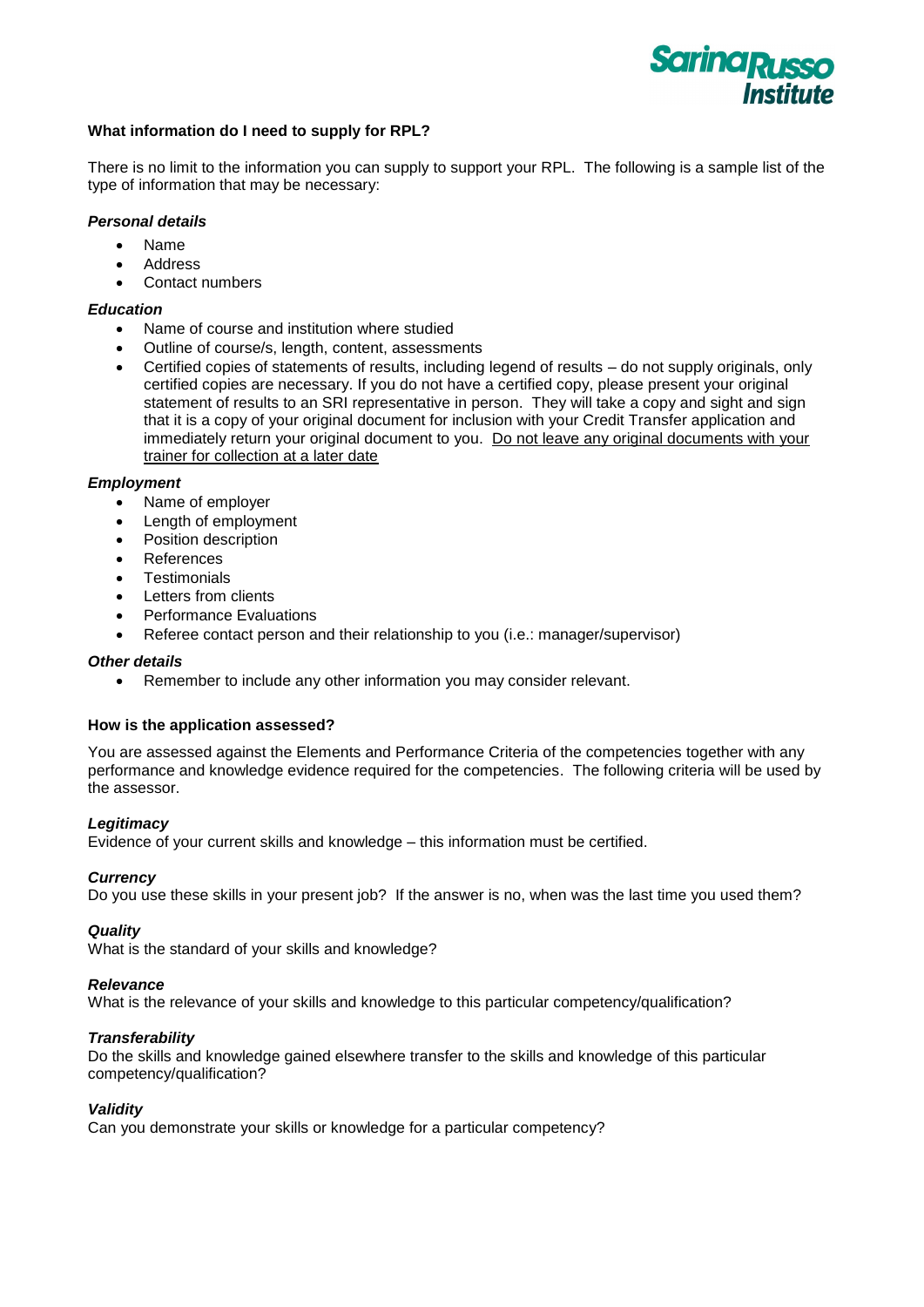

#### **I have finished gathering my evidence, what next?**

When you have finished gathering your evidence return it to the assessor. At this point you may be granted your CT or RPL or you may need to supply more evidence or complete some gap training. The assessor will give you feedback on the next step in your recognition process.

Note: during the RPL process if sufficient evidence has not been provided you may be required to complete either or both practical and theory assessments to address any gaps in your evidence. This assessment must be completed successfully on the first attempt to achieve RPL. All RPL assessments are closed book.

#### **What steps are involved in CT?**

CT applications will be prior to the student's commencement of the course. There will be no charge for CT applications unless the CT application is requested for all units of a qualification. *Please complete Credit Transfer Application Form A on page 4 of this document.*

#### **What steps are involved in RPL?**

It is strongly recommended that you make application for RPL prior to commencement of your course or within the first week of your comencement date, however all applications for RPL must be submitted at least **three (3) weeks prior to the unit being delivered**. Applications after this date will not be accepted. During orientation, the RPL process will be explained to you. The RPL process requires you to complete the application form and provide the necessary paperwork to support your application for RPL. It is the students responsibility to gather all of the relevant information and to prove currency\*. You must compare the learning outcomes of the unit/s for which you wish to apply for RPL with the proof of your previous study, experience/knowledge, where you gained this experience/knowledge and when you gained it. Every learning outcome in the unit must be addressed.

The fee for RPL assessment is \$200 per unit of competence. This includes:

- a) Review of application and submitted evidence
- b) Interview with assessor/competency conversation
- c) Skills/Knowledge challenge testing or practical observation as required.

*Please complete Recognition of Prior Learning Application Form B included in this document and submit to your course trainer or coordinator. You will then be provided with the RPL Candidate Kit that will assist you through the process of gathering your evidence for the RPL assessment process and a date that this needs to be submitted to your assessor.*

On completion of the RPL assessment of evidence process, a decision will be made as to whether RPL will be granted to you. If you are deemed competent through the RPL process your course fees will be adjusted to reflect the RPL fee charge and the unit of competence fee charge will be removed (if applicable).

If you are unsuccessful in the RPL evidence assessment process, you will be required to pay the RPL fee and the unit of competence fee to complete the unit of study.

If you are not satisfied with the outcome you have the right to appeal. Please refer to the SRI Complaints and Appeals Policy and Procedure which is available via the student portal or SRI Website.

*\* Currency – study or course must be relevant to the learning or competency outcomes in the enrolled subject, unit, course or qualification. Skills and knowledge must be current and meet today's industry standards.*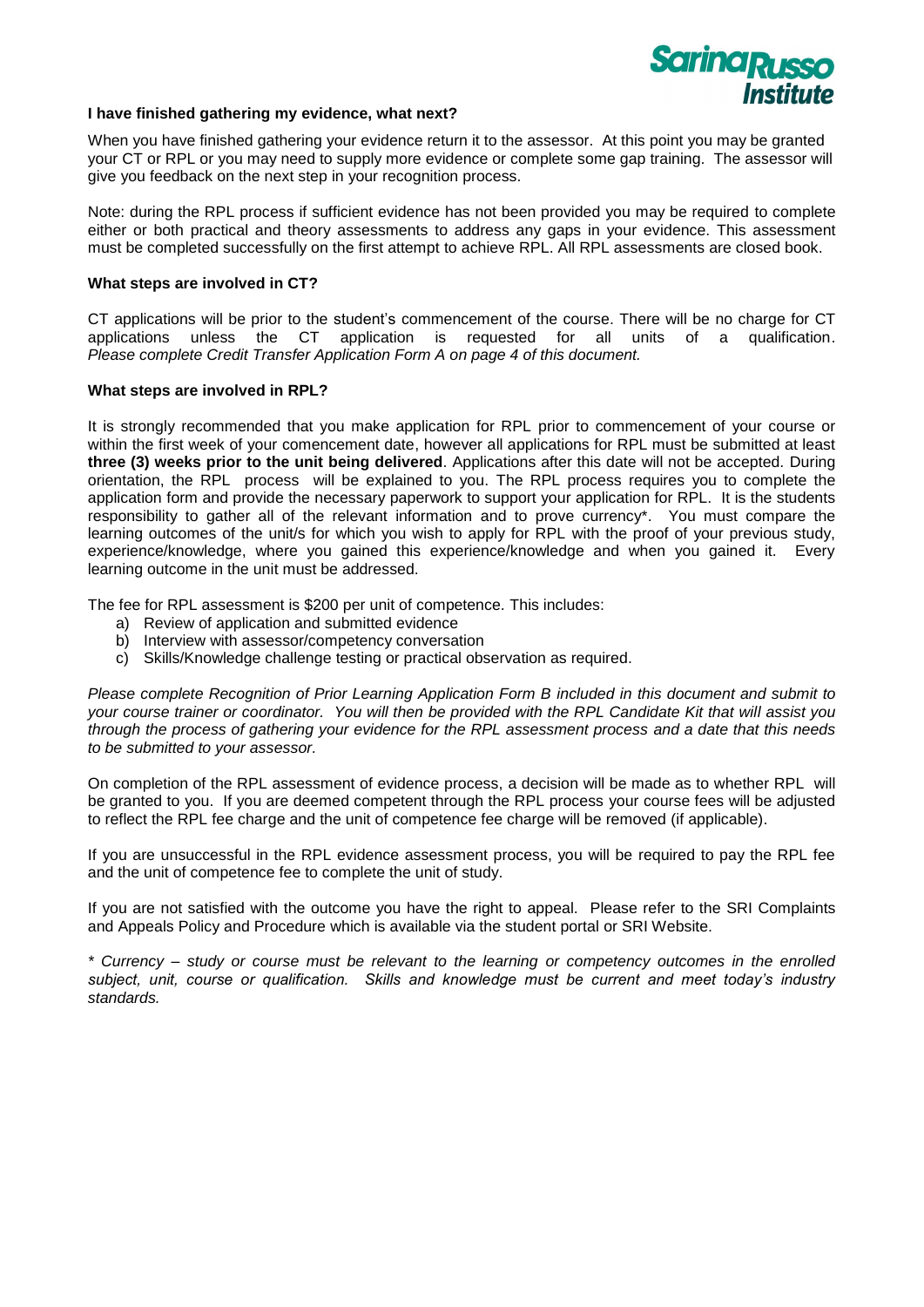

# Credit Transfer Application Form A

**SURNAME: FIRST NAME: COURSE: COURSE START DATE:**

**STUDENT NUMBER (if known): CLASS GROUP (if applicable):**

**SRI REPRESENTATIVE:** 

Please note: Unit of Competence must be the same unit from the same training package or unit of competence deemed equivalent in accordance the mapping guide from a transitioned training package. Please ask your trainer to advise you when you are applying for credit transfer from a previous training package.

I wish to apply for Credit Transfer for the following Units of Competency:

| UNIT of COMPETENCY<br>(Being applied for) | <b>COMPETENCY NAME</b> | <b>PLEASE ATTACH EVIDENCE</b><br>e.g. Statement of Results or Statement of Attainment issued<br>by RTO; Result Code Explanations | <b>MORE EVIDENCE REQUIRED</b> | <b>APPROVED-YES/NO</b><br><b>SIGNATURE &amp; DATE</b> |
|-------------------------------------------|------------------------|----------------------------------------------------------------------------------------------------------------------------------|-------------------------------|-------------------------------------------------------|
|                                           |                        |                                                                                                                                  |                               |                                                       |
|                                           |                        |                                                                                                                                  |                               |                                                       |
|                                           |                        |                                                                                                                                  |                               |                                                       |
|                                           |                        |                                                                                                                                  |                               |                                                       |

I understand the Credit Transfer process with Sarina Russo Institute.

| <b>STUDENT Signature:</b> (if possible to obtain):                                                                                                                                                             | Date: | <b>Phone Number:</b> |  |  |  |
|----------------------------------------------------------------------------------------------------------------------------------------------------------------------------------------------------------------|-------|----------------------|--|--|--|
| The above student has been made aware of Sarina Russo Institutes Credit Transfer process either by a discussion with myself, issuing of this information sheet and/or in their induction information provided. |       |                      |  |  |  |
| <b>SRI REPRESENTATIVE Signature:</b>                                                                                                                                                                           | Date: |                      |  |  |  |
| The above student has been advised of the outcome of their application for RPL by                                                                                                                              |       |                      |  |  |  |
| <b>SRI REPRESENTATIVE Signature:</b>                                                                                                                                                                           | Date: |                      |  |  |  |
|                                                                                                                                                                                                                |       |                      |  |  |  |
| <b>Quality Unit Use Only:</b>                                                                                                                                                                                  |       |                      |  |  |  |

Entered into: SIMS: Date …../…../….. Int…….. SMS: Date…../…../…..Int……. Training Remaining(if applic): Date…../…../……Int…….